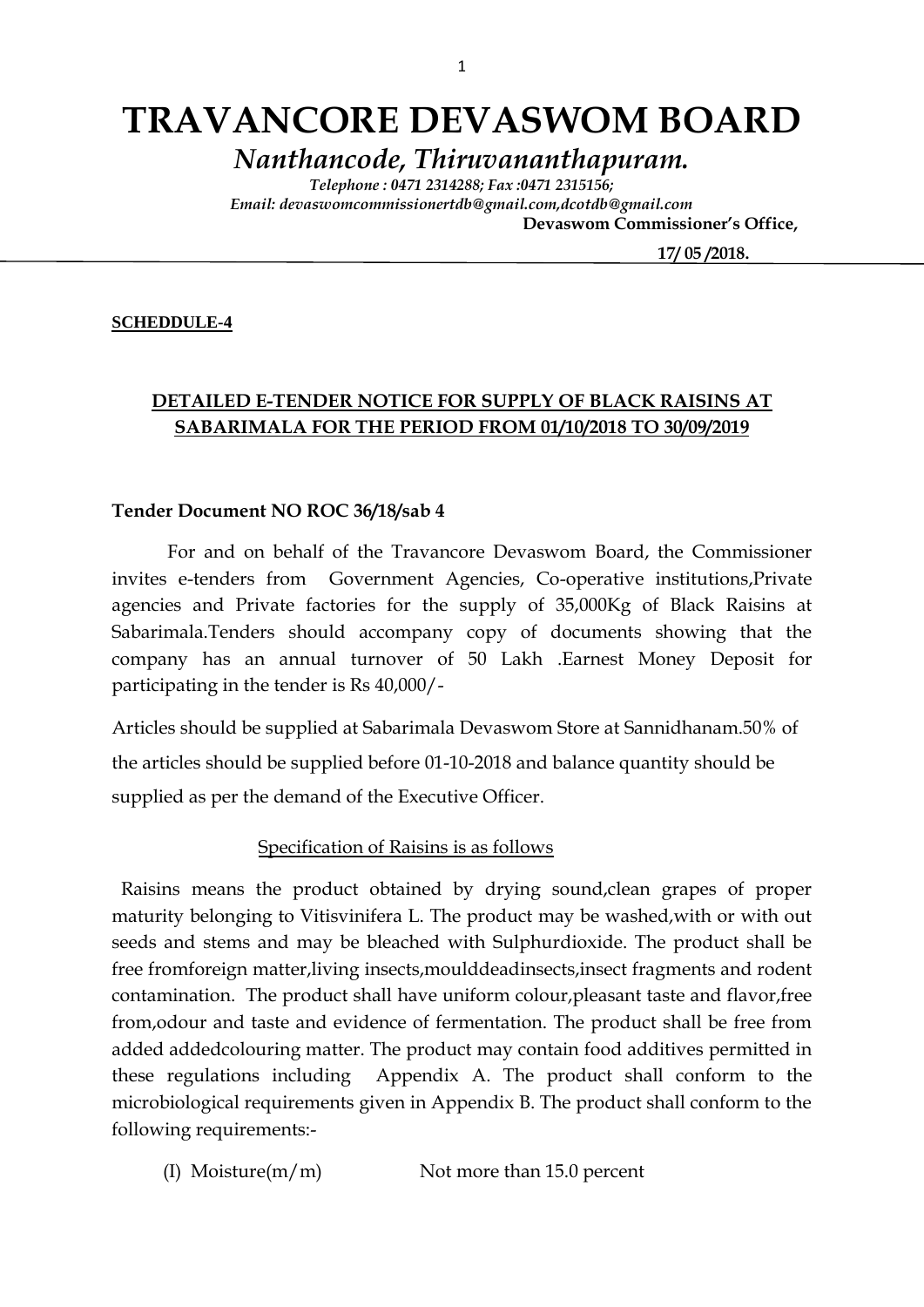|  | (ii) Damaged Raisins $(m/m)$ Not more than 2.0 percent |
|--|--------------------------------------------------------|
|  |                                                        |

(iii) Sugared Raisins $(m/m)$  Not more than 15.0. percent

Explanation- for the purpose of this paragraph

- (i) Damaged Raisins means raisins affected by sunburn,scars,mechanical injury which seriously affects the appearance,edibility and keeping quality;
- (ii) Sugared Raisins means raisins with external or internal sugar crystals which are readily apparent and seriously affect the appearance of the raisins.

## **GENERAL CONDITIONS**

- 1.1 The food item shall conform to the standards prescribed in the Food Safety & Standards (Food Products Standards and Food Additives)Regulations,2011(REG:2.8.4).
- 1.2 The entire lot will be rejected if the above condition is violated and penal provision will be invoked as decided by the Commissioner of Food Safety, Kerala, to such violation.
- 1.3 The supplier shall liable to be prosecuted under the Food Safety &Standards Act, 2006,if standard variations are noted from those prescribed under the Food Safety & Standards, Food Products standards and Food Additives Regulations, 2011.
- 1.4 The payment will be released only to those suppliers who supply raw materials which conform to the standards under the Food Safety &Standards (Food Products Standards and Food Additives)Regulations, 2011
- 1.5 The supplier should submit an Analysis Certificate from an accredited laboratory along with every lot supply
- 1.6 The supplier should have a valid **FBO/PFA/FPO/FSSAI** license issued by the competent authority.
- 1.7 The tenders submitted by the defaulters on earlier occasions in contract with the TRAVANCORE DEVASWOM BOARD will not be considered. The tenderer shall submit an affidavit along with the tender swearing that he is not a defaulter to the TRAVANCORE DEVASWOM BOARD on any earlier occasion.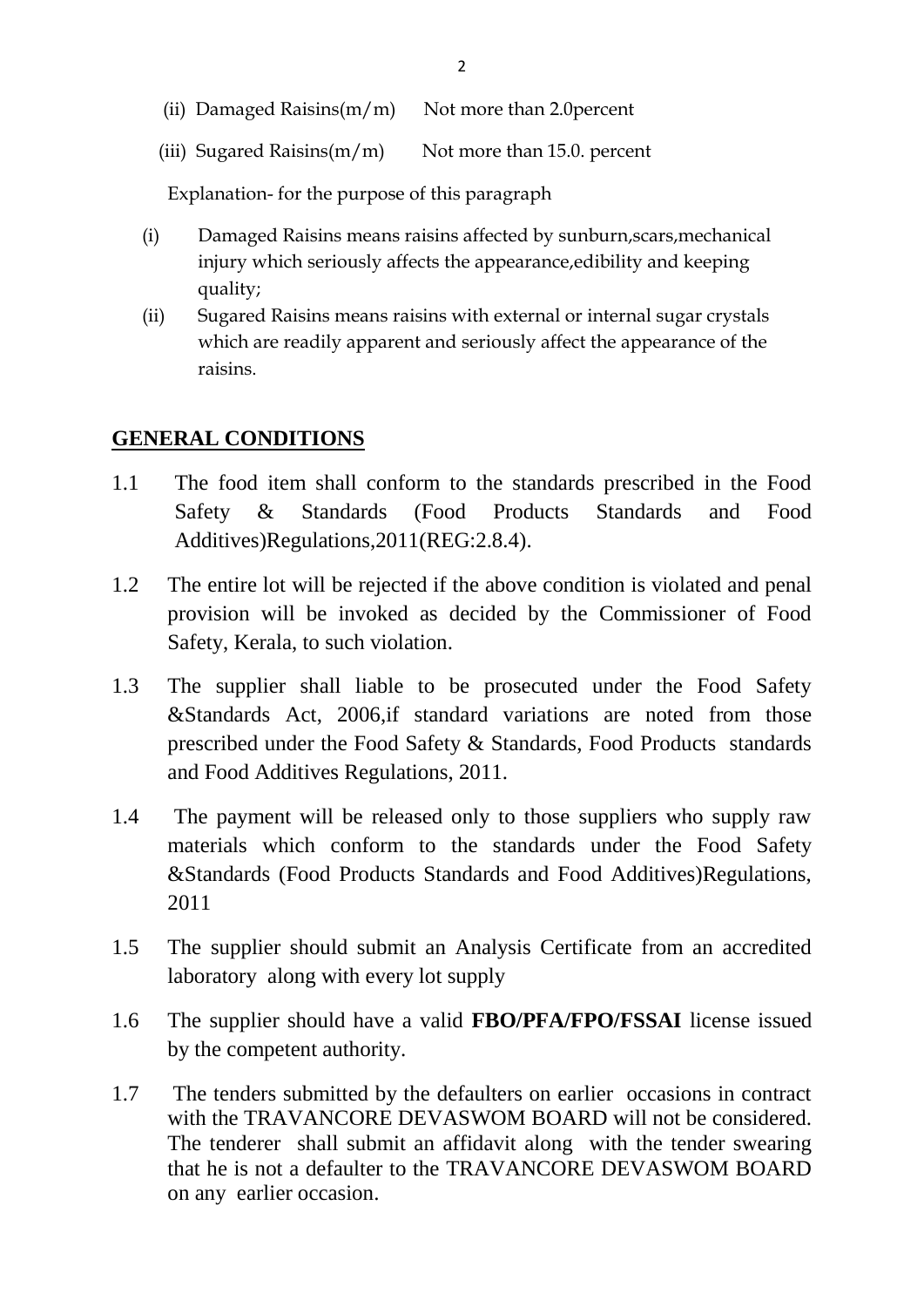- 1.8 The Black Raisins should be packed only in bags conforming to the standards of Food Safety. The name of the supplier and the month and year of packing should be mentioned on the bag. The bags should be of good quality and contain inner coating or having double layer so that Black Raisins can be preserved for long period without any contamination and not affected by humidity.
- 1.9 The suppliers should furnish the weight of the lorry load from the Weigh Bridge situated at Pampa and also furnish the Quality Certificate from accredited analytical laboratory for each load in addition to the test at Pampa.
- 1.10 The payment will be made only for the weight of the article excluding the weight of the bag.
- 1.11. The rates quoted should be inclusive of taxes, freight upto the respective designation, loading and unloading charges and all other expenses.
- 1.12. In case the contract is awarded, Bank Guarantee for an amount equivalent to 10% of the total value of the articles to be supplied and valid for one year will have to be produced as security for satisfactory fulfillment of the contract at the time of executing the Agreement.
- 1.13. Necessary agreement should be executed with the Devaswom Commissioner Travancore Devaswom Board within the stipulated time.
- 1.14. The Travancore Devaswom Board reserves the right to apportion the quantity among the suppliers.
- 1.15. No compromise in the quality of the articles will be allowed. **In case ,the samples contain health hazardous elements like tetrazine ,stringent action will be taken against the Firms submitting those samples, as recommended by the Commissioner of Food Safety, Kerala.**
- 1.16. The Tenders should be submitted through online on or before 11.00 A.M on 05.06.2018 . The Tenders will be verified at 11.00 A.M on 7.06.2018
- 1.17. The Tenderers should submit four kilograms of samples on 07/06/2018 to the Office of the Devaswom Commissioner.
- 2.17. The Tenders submitted by those who were defaulters in the previous years will not be considered.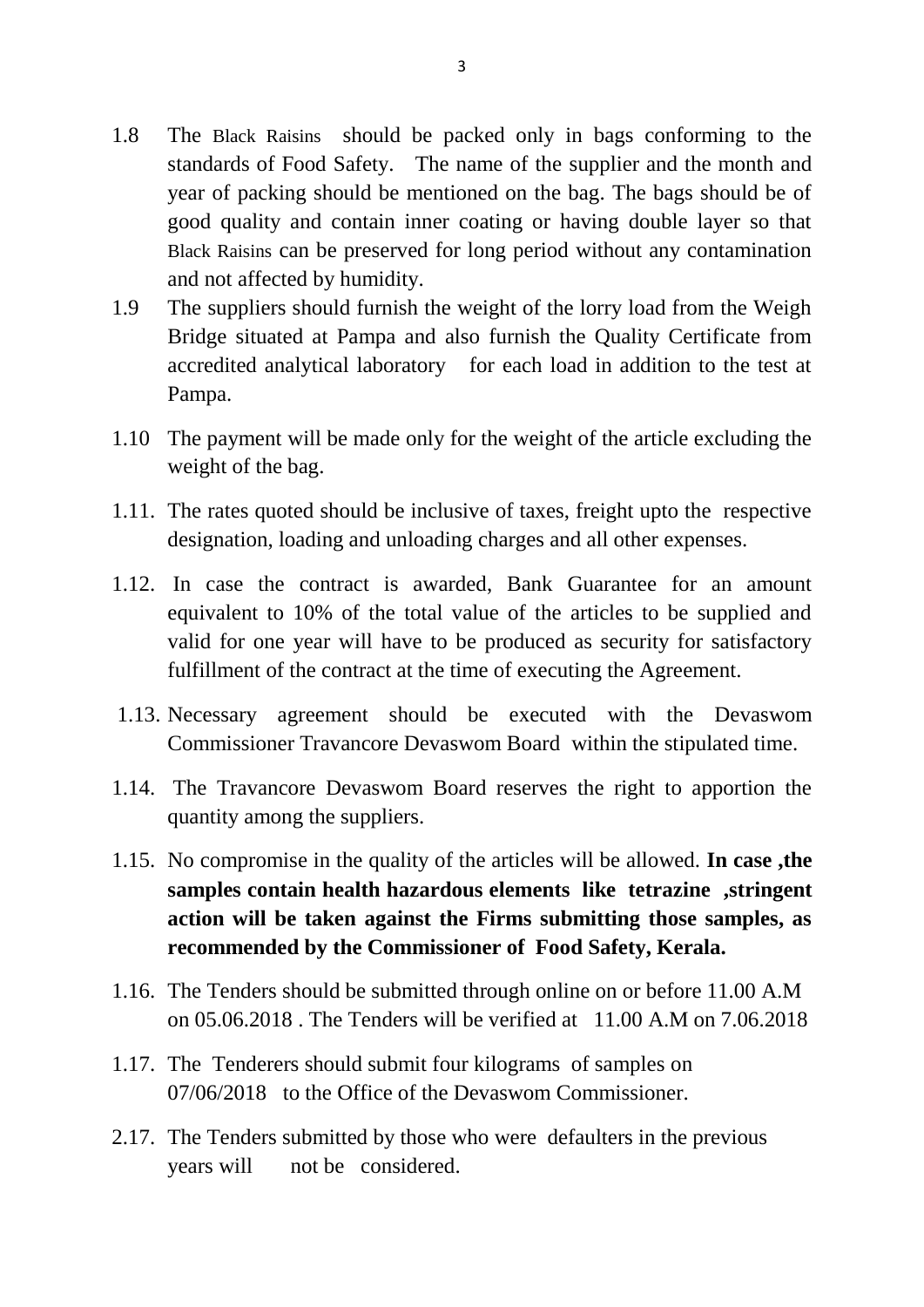1.18. The bidders should have the necessary portal enrolment with their own Digital Signature Certificate.

1.19. *If any tenderer withdraws from his tender before the expiry of the period fixed for keeping the rates firm for acceptance, the Earnest Money if, any, deposited by him will be forfeited to the Board and such other legal actions will be taken against him as the Board thinks fit.*

*1.20. In case where a successful tenderer, after having made partial supply fails to fulfill the contract in full, all or any of the materials not supplied may at the discretion of the Board, be purchased by means of another tender/ quotation or by negotiation or from the next higher tenderer who had offered to supply already and the loss, if any, caused to the Board shall thereby together with such sum as may be fixed by the Board towards damages be recovered from the defaulting tenderer.*

*1.21. Any sum of money due and payable to the contractor (including security deposit returnable to him) under this contract may be appropriated by the Purchasing Officer or the Board or any other person authorized by the Board and set off against any claim of the Purchasing Officer or the Board for the payment of a sum of money arising out of or under any other contract made by the contractor with the Purchasing Officer or the Board or any other person authorized by the Board. Any sum of money due and payable to the successful tenderer or contractor from the Board shall be adjusted against any sum of money due to the Board from him under any other contract.*

# **2. DETAILS OF PRE-QUALIFICATION CRITERIA FOR THE TENDERS, TIME AND SCHEDULE AND COST OF BIDDING DOCUMENT, EMD TO BE SUBMITTED BY THE BIDDER FOR PARTICIPATION IN THIS BID**

- (a) Cost of tender document.-Rs100/- through online
- (b) Earnest Money Deposit –Rs 40,000 /-(Rupees Forty Thousand only) through online
- (c) Tender Closing date: 05.06.2018 at 11.00 A.M
- (d) Tender Opening date 07.06.2018 at 11.00 A.M
- (e) Mode of submission of tender :Tender should be submitted through online in*'' www.etenders.kerala.gov.in''.*
- (f) Tender documents consisting of qualification information and eligibility criteria of bidders, Technical specification, schedule of quantities etc. are available in the web site **''www. etenders.kerala.gov.in''.**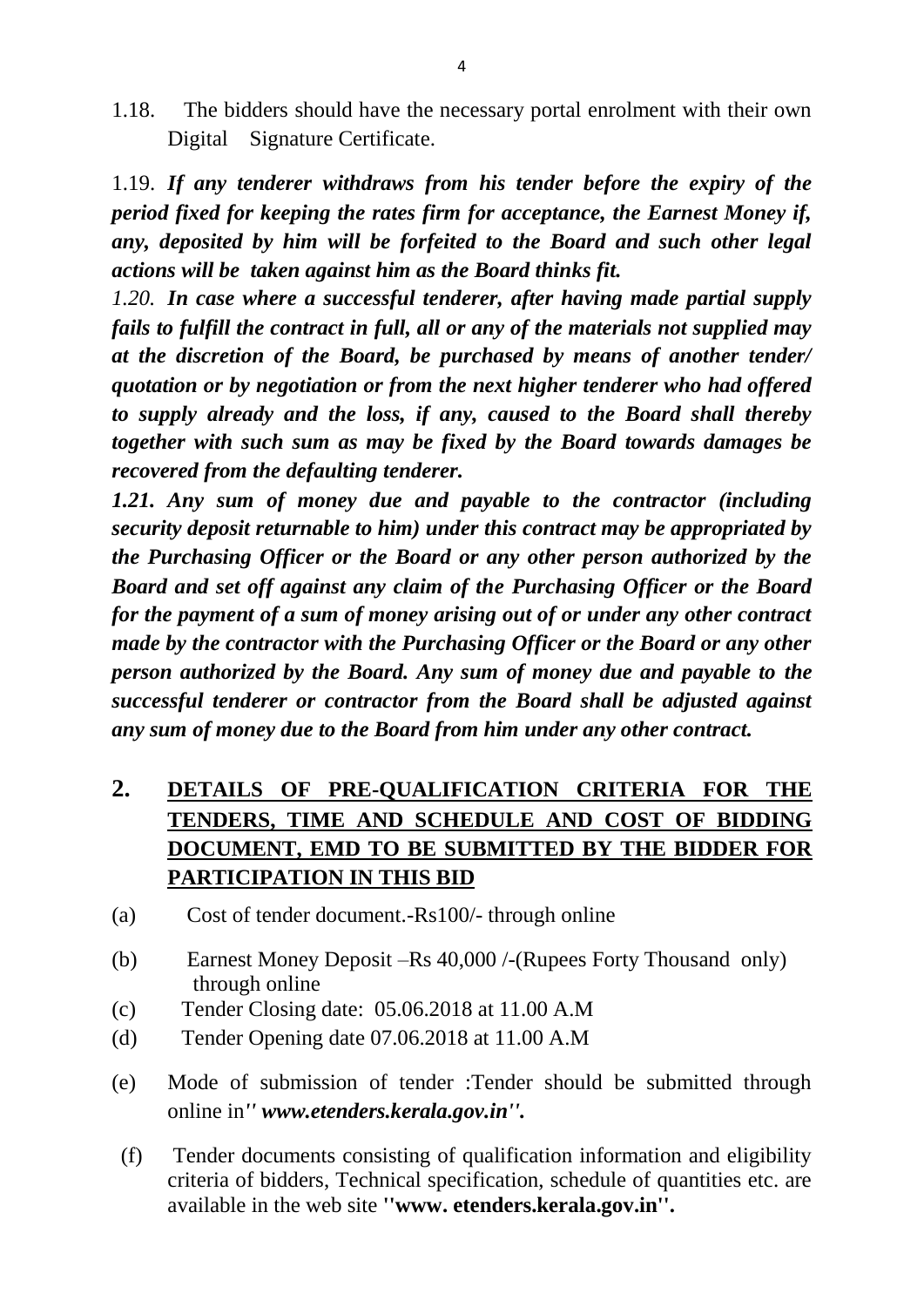(g) Other details of tender documents are available in the website**''www.etenders.kerala.gov.in''.**

## **3.DOCUMENTS TO BE FURNISHED ALONG WITH THE TENDER**

*3.1 The* Black Raisins *Manufacturing Units should have proper valid license by the authority concerned for manufacturing/processing and storing of* Black Raisins*, the copy of which will have to be furnished. In respect of Traders and processors a valid trading license as may be applicable for trading in* Black Raisins*, a copy of which may be submitted.*

*3.2 Attested copy of the Audited Balance Sheet and Profit / Loss Account for the t three years duly certified by a Chartered Accountant if it is a own manufacturing unit. In case of a leased unit, the above documents of both the entities i.e. the lessor and the lessee will have to be furnished. In respect of Traders and Processors, the attested copy of the Balance Sheet and the Profit/ Loss Account for the last three years duly certified by a Chartered Accountant shall be submitted.*

*3.3 The applicants shall submit attested copy of the Income Tax Returns of last three years with a copy of PAN card attested by authorized signatory.*

*3.4 Attested copy of Certificate of Registration under Excise, VAT, State / Central SalesTax Act, Service Tax Act as applicable.*

- *3.5. Certificate showing the experience in the respective fields issued by the District Level Officers of the Industries Department of the State Government.*
- *3.6. A Passport size photo of the proprietor or the managing authority along with three specimen signatures duly attested by a Gazetted Officer or Notary Public.*

*3.7 An affidavit on Rs 200/- Non Judicial Stamp Paper and Notarized , regarding:*

*3.7(a). Not having been prosecuted for the violation rules / law under the Essential Commodities Act or any such others law or orders thereunder in any court of law.*

*3.7(b). Not having been black listed by any organization or Government for non-performance of contractual obligation.*

**3.8 In case of partnership firm or Co-operative or Corporate, the Black** Raisins *Manufacturing Units, Trading Firms and processing units should furnish a copy of the partnership deed or byelaw or Memorandum as the case may be. In case of partnership firms, the share holding pattern should be duly certified by the Chartered Accountant along with details such as name, age,*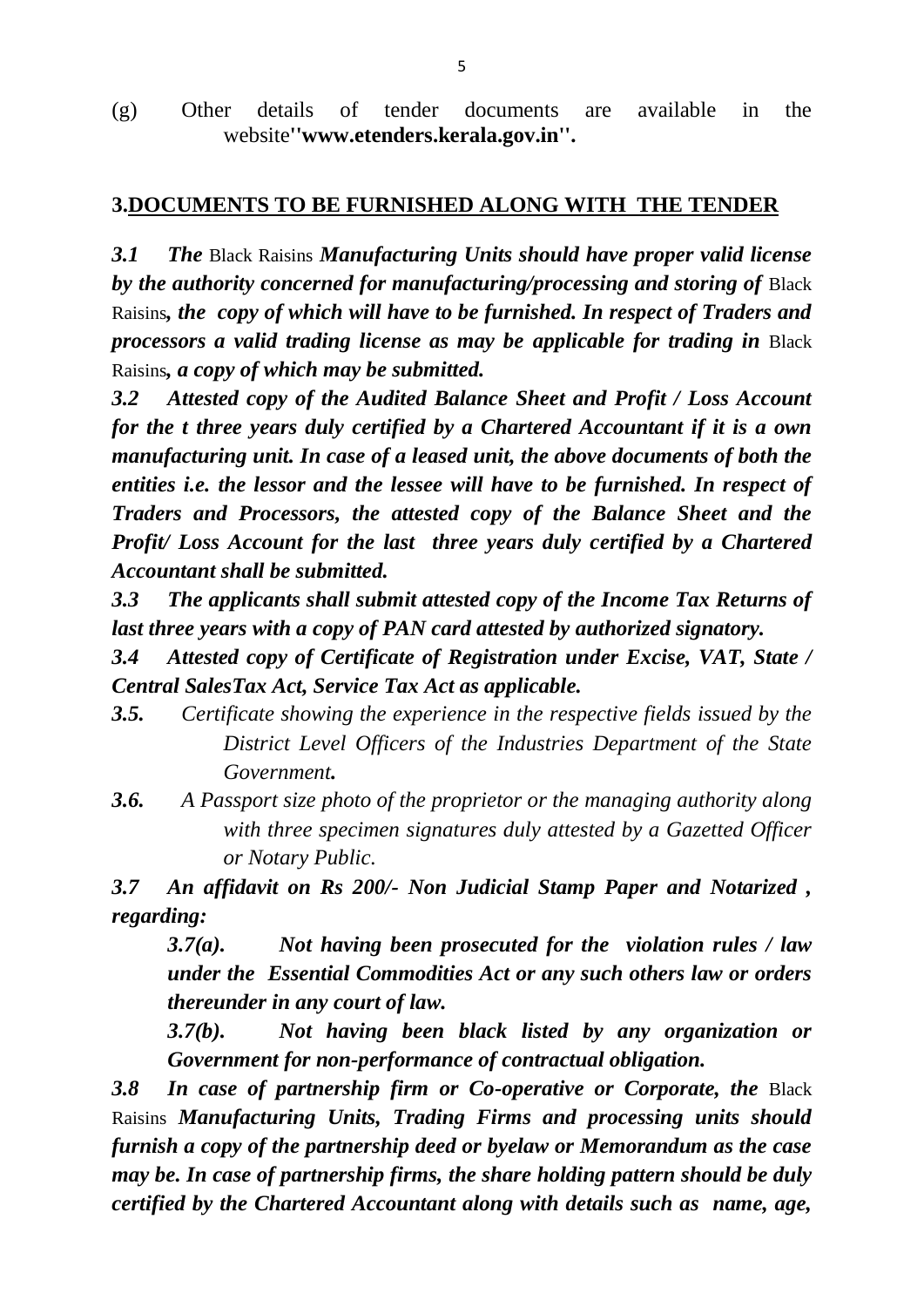*education and experience of the partners. In case of Co operative / corporate body copy of letter of authorization of the Chief Executive or the authorized person to register and participate in the e-procurement/tender process should be furnished.*

*3.9 In case of supplier who has entered in to lease agreement with the* Black Raisins *manufacturing Units, the copy of the legally registered lease agreement duly certified by the Charted Accountant shall be enclosed.*

*3.10 The* Black Raisins *Manufacturing Units, Trading firms should furnish letter of authority or power of attorney for having authorized the person to sign the documents on behalf of the firm or society or corporate body. Attestation of signature of such authorized signatory from the Bank where the firm is having its account is essential.*

*3.11 The address proof of the authorized signatory viz. Telephone bill/copy of Passport /Electricity bill/ voter ID proof/Aadhar Card should be submitted along with the application. The address proof in respect of the firm shall be either certificate of registration or certificate of incorporation issued by the authority concerned.*

*3.12. Bank Account details of the firm along with the IFSC code, Branch details and address shall be furnished in the letterhead of the firm.*

# 3.13. **Details of online payment are given separately in the Appendix attached with the tender document.**

## **4. SPECIAL INSTRUCTIONS TO THE BIDDER FOR THE E-SUBMISSION OF THE BIDS**

- 4.1 Bidder should do the registration in the tender site http://etenders.kerala.gov.in using the option available. Then the Digital Signature Registration has to be done with the e-token, after logging into the site. The e-token may be obtained from one of the authorized certifying authorities such as SIFY/TCS/nCode.
- 4.2 If there is any clarification, this may be obtained online through the tender site or through the contract details. The Bidder should take into account the Corrigendum if any published If any before submitting the bids through online.
- 4.3 After the bid submission, the acknowledgement number given by the etendering system should be printed by the bidder and kept as a record of evidence for online submission of bid for the particular tender.
- 4.4 The Tender Inviting Authority (TIA) will not be held responsible for any sort of delay or difficulties faced during the submission of bids through online by the bidders.
- 4.5 The bidder should submit the bid documents by online mode through the site http://etenders.kerala.gov.in .